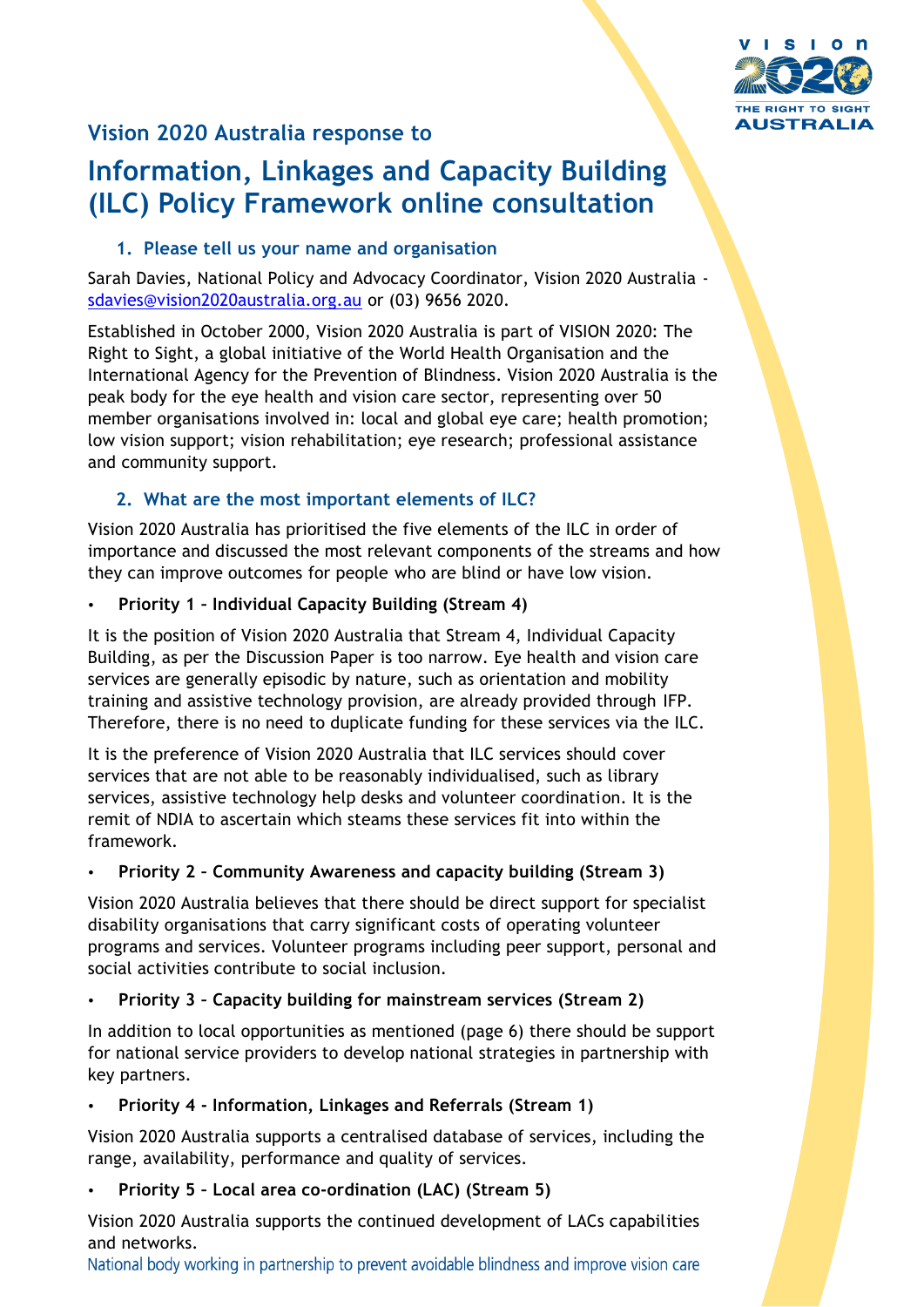## **3. What is missing?**

Vision 2020 Australia believes the ILC Policy Framework would be significantly strengthened by inclusion of the following components:

#### **Thin market**

Blindness is a low incidence disability, and this is exacerbated in regional and remote areas. The number of people with an IFP means that it is unlikely that organisations will be able to support adequate and appropriate skilled services in regional and remote areas. Thin markets will need ILC support to maintain service provision.

#### **Specialist Service Provision**

This risk of service failure in thin markets is particularly significant for specialist blindness services. Vision 2020 Australia's member organisations possess specialist expertise which is often provided on a non-fee basis and at no gain to the organisations.

This expertise often provides support to individuals and their families at the time they acquire a condition associated with disability and assists individuals to better understand their condition, retain some semblance of control, maintain and develop support networks and avoid crisis, and ultimately reduce reliance on other services. This support is provided through information available through our website and helplines, staffed by experts; peer support networks; specialist libraries for equipment or accessible books, and a helpdesk for technological aids.

It is therefore Vision 2020 Australia's position that the ILC should specifically include consideration of how specialist disability is supported in the short to medium term. The complicated and various funding streams that part-support (or do not support at all) these services require clarification.

#### **Volunteer Coordination**

Vision 2020 Australia notes with concern that the role of service providers in supporting volunteer programs does not appear to be included in the ILC. Volunteers in the eye health and vision care sector work across numerous areas - such as peer support networks, recreational events, fundraising, information access, and puppy caring. The value of these services is not only the support they provide, but also the way they create and nurture natural support relationships for people with disability and volunteers. The cost of volunteer coordination (suitability, screening, police and safety checks, education and training, communication resources) is currently part funded by a mixture of organisation spend, disability funding and aged care funding.

In future these extra costs may not be included in prices paid for individualised support, and are better met with targeted grants which should come through the ILC.

#### **Support for people over the age of 65**

It remains a serious concern of members that people who are blind or vision impaired over the age of 65 continue to fall between the cracks between the aged care system and the NDIS. The sector is also increasingly concerned that as the NDIS gains momentum with the national rollout, that public messaging about the NDIS benefits to people with disability will also have an increasing negative impact on philanthropic giving.

Vision 2020 Australia therefore considers that ILC also take into consideration the support of appropriate services that are provided to all consumers regardless of their age.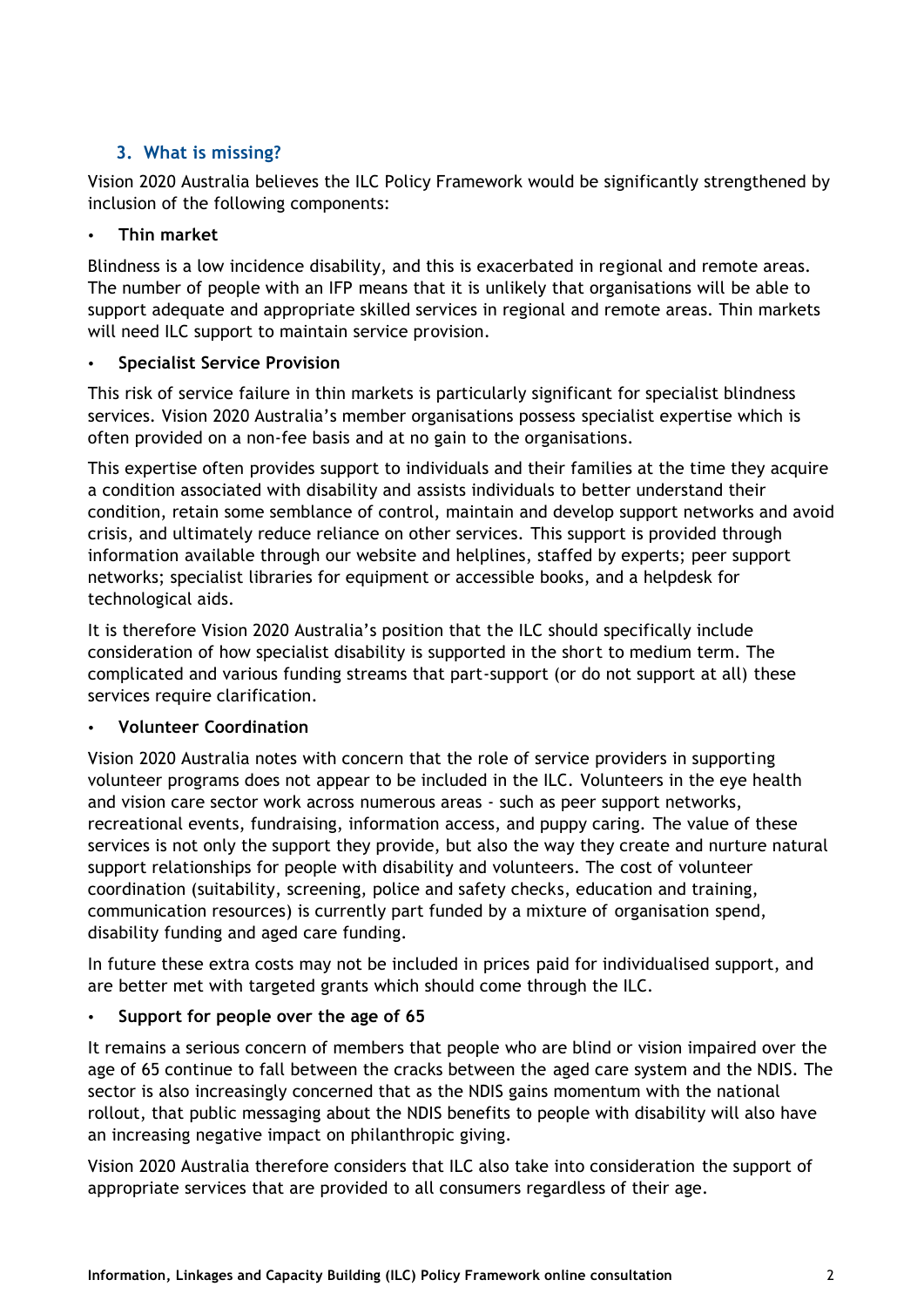### **4. How will we know the ILC streams are meeting their objectives/vision?**

Vision 2020 Australia believes the NDIA should develop key targets and activities for the ILC streams. There is also merit in developing the publicly available resources and activities, including web information on the ILC streams, once there has been further consultation and agreement on the specific final design and activities which the ILC will undertake and deliver to.

The NDIA should also take a snapshot of the services which individuals with a disability are receiving now in order to compare with the services that they are receiving once NDIS is rolled out.

#### **5. What would be the implementation challenges?**

Vision 2020 Australia believes the significant challenges associated with the ILC streams can be overcome through a more conciliatory and partnership based approach between service providers and the NDIA.

#### **1. Information, Linkages and Referrals**

Ensuring that service providers can be compared equitably on a like for like basis, so that consumers and others are able to make informed decisions, test the claims, and allow providers to provide evidence of their claims.

#### **2. Capacity building for mainstream services**

The NDIA would benefit from mapping the work done to date across sectors, seeking input on the key issues in mainstream areas that people with a disability (and the organisations that support them such as Vision Australia) face in their daily lives, and to working with key partners to identify blockages, successes and drive further reforms and achievement.

#### **3. Community awareness and capacity building**

This stream will require support for activities that do more than build awareness (e.g. television advertisements), but that act to proactively break down barriers.

#### **4. Individual capacity building**

As noted above, stream 4 will be the most critical element of the framework to get right, and at present, appears to be narrowly constituted from a blindness and vision impairment perspective. The key challenge will be to truly provide adequate support to the sector, to support the range of services and supports accessed by people who are blind or vision impaired, which cannot be reasonably linked to an individual's IFP. That is, information and referral pathways, capacity building within mainstream community, awareness raising and coordination, are secondary to a foundation of specialist services being available-where are people being referred to if the service doesn't exist?

The concept of "individual capacity building", while certainly a key principle supported by Vision 2020 Australia, should not be understated by the delivery of ILC to mean only short term, one off, generalist or a transactional view of support which requires a direct outcome. Supports such as library services for people with a print disability, empower the capacity of certain individuals who are blind or vision impaired by the virtue of being included in the literary world of the community, in an otherwise exclusive society that locks them out.

Vision 2020 Australia considers there is significant opportunity within this stream to ensure services are adequately supported to respond to need. We support consideration of reducing red tape and reporting issues so that individuals and service providers may 'get to work' as efficiently and effectively as possible. We also consider there may be issues around the interface with aged care or people aged 65 years and older. It will be absolutely critical to ensure stream 4 and indeed ILC overall, meets the needs of people who are blind or vision impaired, that the NDIA continue to discuss developments in this area with specialist service providers, consumer groups and Vision 2020 Australia going forward.